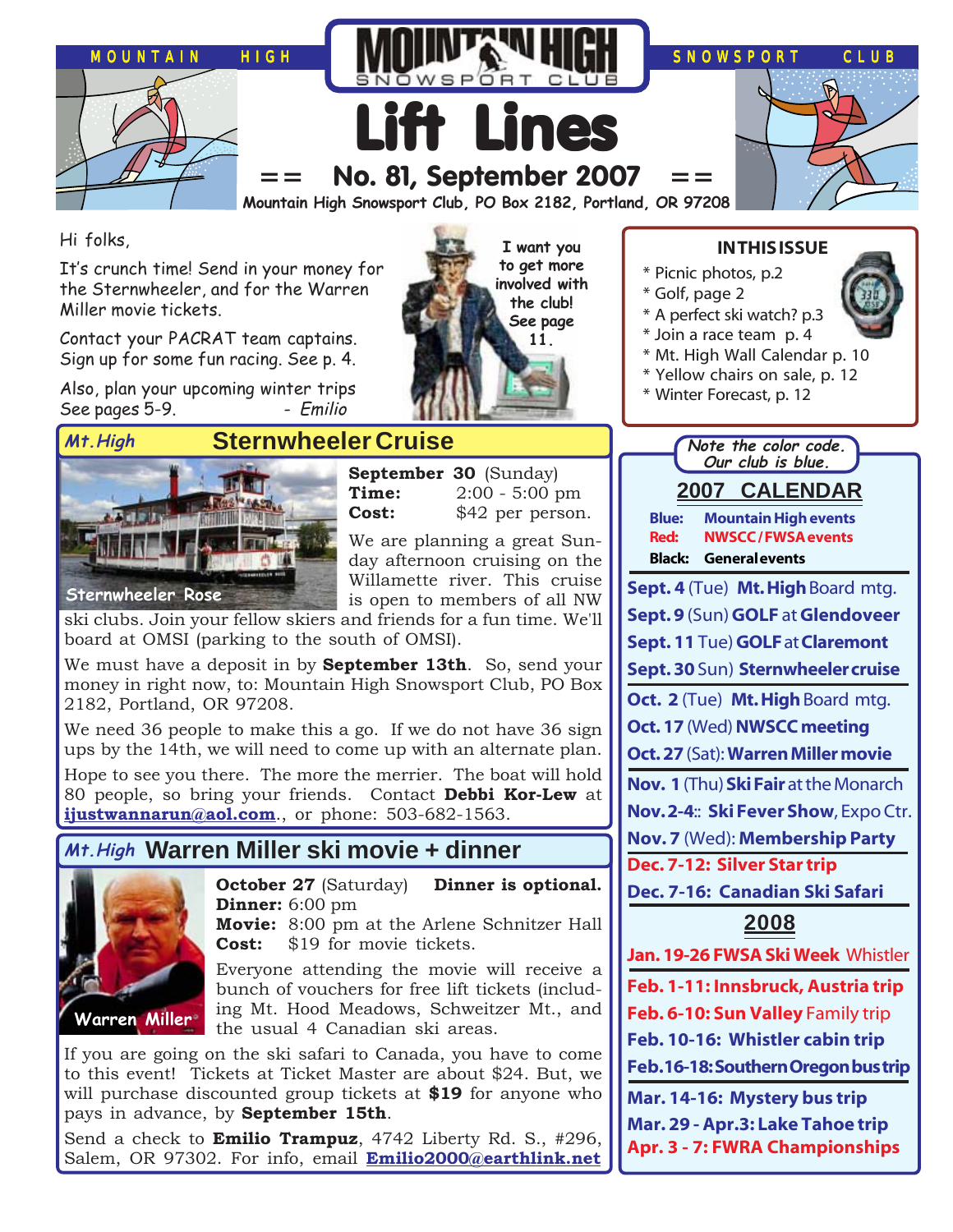MOUNTAIN HIGH **Recent & Upcoming Events** SNOWSPORT CLUB

*page 2 Lift Lines 81, September 2007*

## **Mt. High Picnic & bike ride**

**August 11** (Saturday). We had a great time at Sellwood Park. The early morning bike ride was attended by over 20 people, and many more showed up for the picnic later. The people from the bike ride were hungry, so we ate early. Some people showed up quite late. A few said they couldn't find the place! Some forgot to bring the newsletter with the map and directions to the park! Remember to always print your newsletter and save it for future reference!



#### **Mt.High**

**Golf**

**-** *by Cal Eddy* **-**



#### **All Summer.**

 9 holes twice a month. 18 holes once a month.

Hello all you duffers,

We've had several of these golf days so far, and they were quite enjoyable. Here's some more:

**Sept 9** (Sunday) We are planning to play 18 holes at **Glendoveer Golf Course**, 14015 NE Glisan St Portland, OR 97230-3346. Phone: (503) 253-7507.

Tee times start at 9:30 am, so please be there by 9:00 am. Please RSVP to Cal Eddy and let him know you are planning to come. Do so by Friday, Sept. 7.

Click here for a **[CitySearch map](http://maps.citysearch.com/map/view/8486812)** to the golf course.

**Sept. 11** (Tuesday) We are planning to play 9 holes at **Claremont Golf Course**, 15955 NW West Union Rd. Portland. It is located between NW Union Rd. and NW Bethany Blvd.

Tee times start at 5:pm so please be there by 4:30.

We need to know by Sunday, September 9th, if you are planning on golfing.

Click here for a MapQuest map to the golf course.

I want emails from everyone interested in golf. Or phone me at: 503-631-3115, **[baebaw@ccwebster.net](mailto:baebaw@ccwebster.net)**.

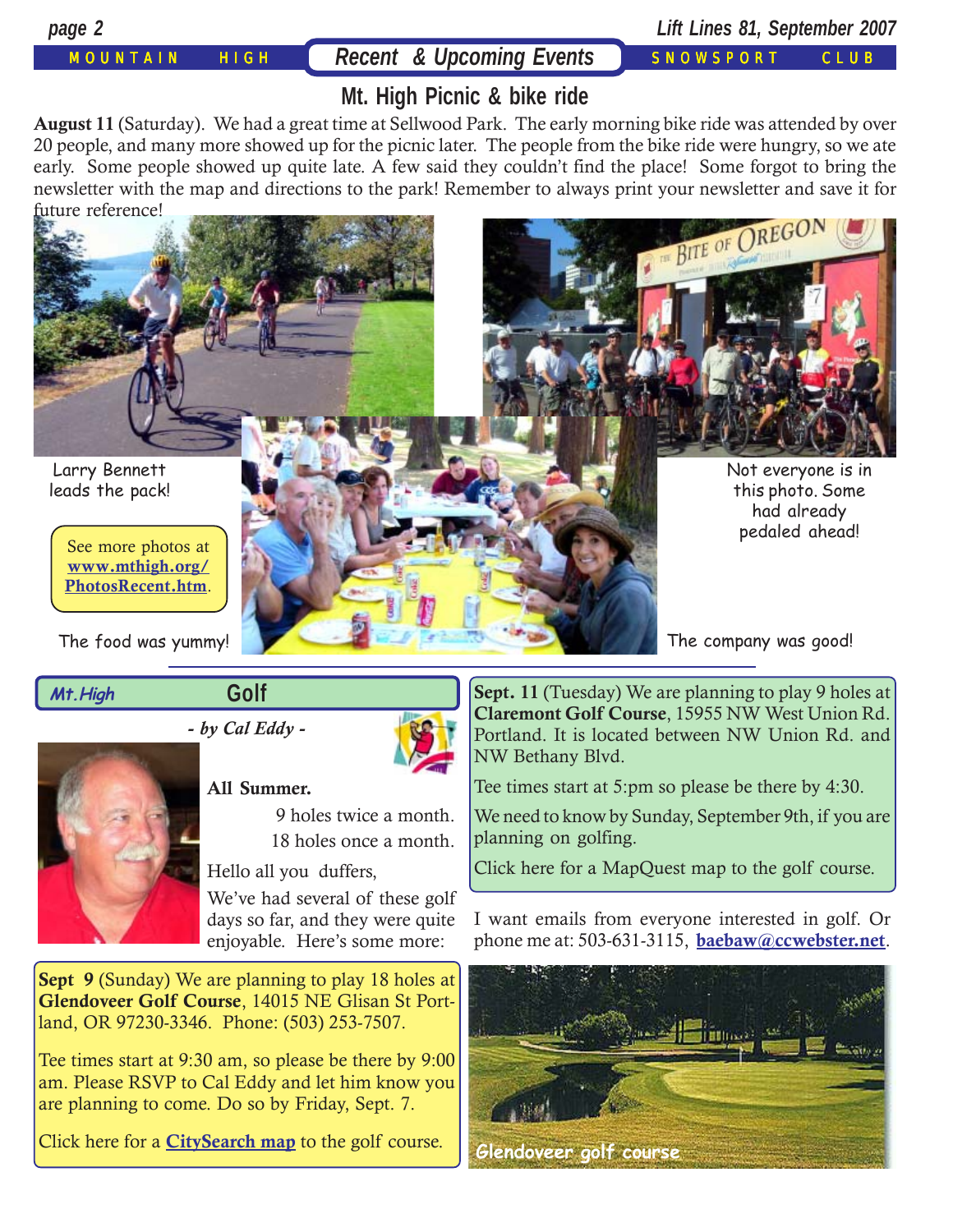#### MOUNTAIN HIGH

#### Gadgets SNOWSPORT CLUB

## **A Ski Watch for All Occasions** *by Emilio Trampuz*

My two watches are both on their last leg, just begging to be replaced. One is a regular street watch, a sturdy little **Casio G-Shock** watch I've had for 20 years, water resistant to 200 meters, so I have even taken it diving.

The other is an altimeter watch, a discontinued **Avocet** that I use for skiing, because it automatically counts the number of runs in a day and the total vertical feet.

But, rather than buying two new watches, wouldn't it be great if I could find a single watch that can do it all? A watch I can take everywhere, both diving and skiing. I don't want to leave an expensive watch unattended on the beach, or on the boat, when I go diving or snorkelling. Ideally, here are the features of a real **skier's** watch:

1. A **timepiece**, to simply tell time.

2. **Alarm**, to wake us up in the morning.

3. **Countdown timer** (so it can beep after, say, 5 minutes, to time an event and warn us when time is up.

4. **Stopwatch**, so we can time events that we don't know how long they might take.

5. **Altimeter**, to tell altitude, number of runs skied, and total vertical skied. Cumulative totals is what we need.

6. **Barometer**, to provide an insight into weather trends and warfn me of an incoming storm.

7. **Compass**, to tell us where north is.



#### **[Casio G-Shock G2300](http://www.gshock.com/products/g-shock_tough_solar/)**

PROs: Shock-resistant, water-PROs: All Pathfinders are solar resistant to 200 meters. Solar powered. Compass. Altimeter. powered, recharged by any light source, works for 6 months in total darkness.

CONs: No ski features in any simple cumulative totals (num-G-shock models. No altimeter. ber of runs, or vertical skied).



### **[Casio Pathfinder PAG-80](http://pathfinder.casio.com/watches/hiking_trekking/2)**

CONs: Big. Mediocre water resistance (100m). Records too many details, graphs, but no

8. **Clinometer**, to tell you how steep the slope is (in degrees), and also to calculate the true ground speed. If you know how much vertical you descended in a certain amount of time, and you know the slope's average angle, it's simple trigonometry to calculate the actual ground speed in miles per hour, and the formula is built into the watch, so it does it automatically.

9. **Solar powered**, so you don't have to change batteries every couple of years, when you least expect it!

10. **Water resistant to 200 meters**, so you can take it everywhere. We'll never dive that deep, but the watch needs to be truly waterproof. When you swim and splash around, the pressure on the watch is a lot higher than it is if the watch is just sitting at rest at a certain depth. Water resistancy to 100 meters is not enough.

Does a watch like this exist? Well, almost! All these features are already available, but not yet in one single watch. Beware! Many watches have altimeters that can tell you the altitude, but do not provide cumulative totals. **Some [Casio](http://www.casio.com/products/Timepiece)** and **[Suunto](http://www.suunto.com/suunto/Worlds/outdoor/main/Products_main.jsp?CONTENT%3C%3Ecnt_id=10134198673983999&FOLDER%3C%3Efolder_id=2534374302757026&bmUID=1187935432124)** watches come close to perfection, but each misses some important feature. See below. Write to either or both of these manufacturers and let them know that millions of skiers are just waiting for a watch with all of these features.

Tell **[Casio](mailto:watches_cms@casio.com)** we need simple skier's cumulative totals. Tell **[Suunto](mailto:helpdesk@suuntosports.com)** we'd like solar powered watches. See p.11.

Tell both of them we need a 200 m. waterproof watch.



**[Suunto S6](http://www.suunto.com/suunto/Worlds/outdoor/main/Product.jsp?CONTENT%3C%3Ecnt_id=10134198673986290&FOLDER%3C%3Efolder_id=2534374302757903&bmUID=1187935450623)**

Total runs, vertical & ground speed. Clinometer. Compass.

to only 100m. No solar power. power.

NEW Coming<br>Sept. 2007

**[Suunto Core](http://www.suunto.com/suunto/Worlds/outdoor/main/Product.jsp?CONTENT%3C%3Ecnt_id=10134198673986053&FOLDER%3C%3Efolder_id=2534374302757941&bmUID=1187935450623)**

PROs: Best ski watch so far. PROs: Simpler than the S6. Cumulative totals, but no graphs & no PC connection. Compass.

CONs: Too plain. Jagged dis-CONs: Water resistant to only play. Too many features, graphs, 30m. Rain is OK, but don't swim computer connectivity. Water with it. No clinometer. No solar

NOTE: The alarm on Suunto watches may not be loud enough to wake you. Replacement wrist bands for Suunto watches are expensive.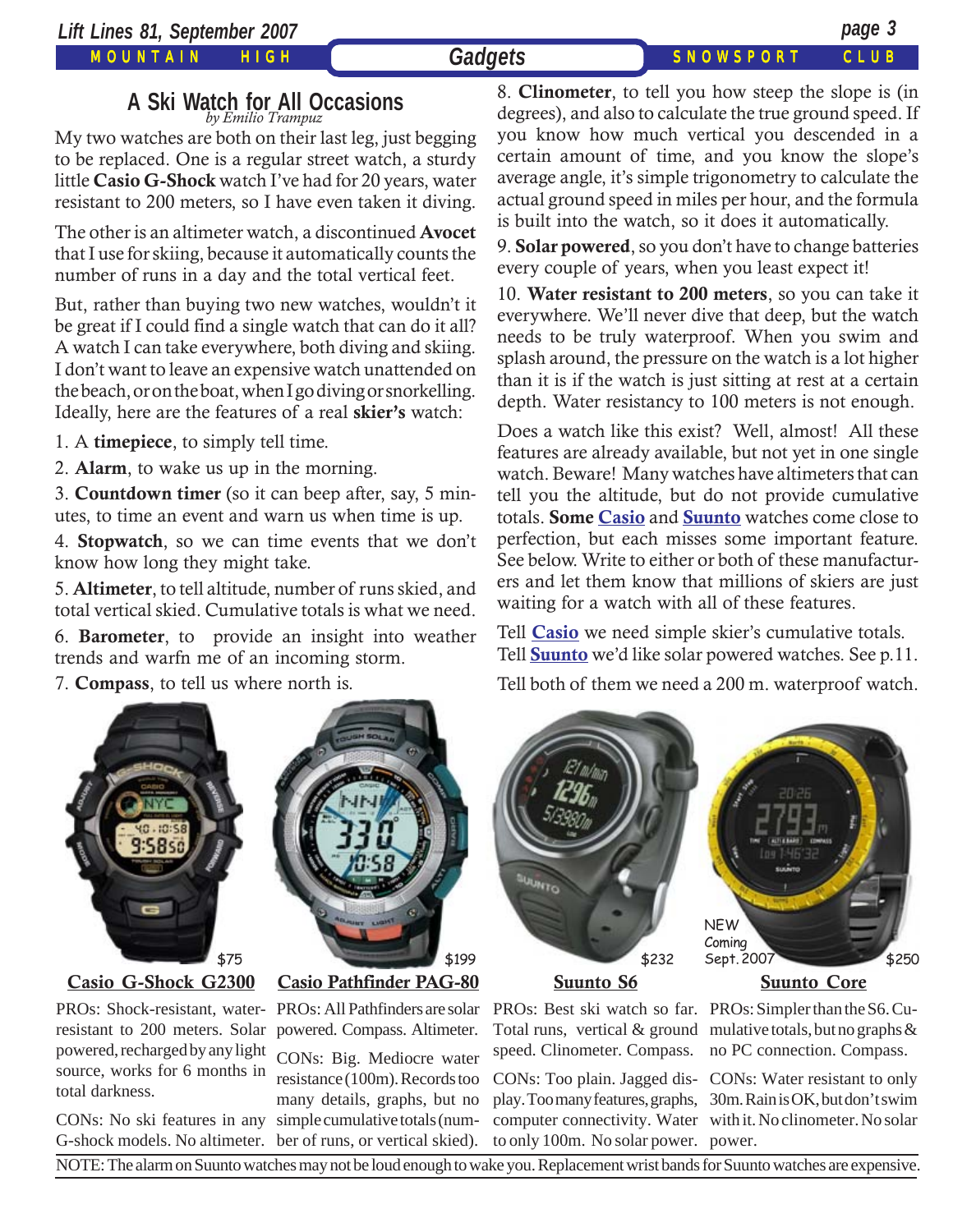#### MOUNTAIN HIGH **PACRAT Racing SNOWSPORT CLUB**

*page 4 Lift Lines 81, September 2007*

### **PACRAT News**

**Pacific NW Area Clubs Recreational Alpine Teams**



**Bruce Ellison** Mt. High Racing Director

Fellow Mt High Members,

This year we'd like to set the record for Mountain High participants in PACRAT racing. Last year we had 8 teams. This year we'd like to have 9 or 10 teams. If you have an interest in ski racing or trying ski racing and have never had the opportunity then PACRAT racing is the best opportunity you'll ever have to give it a try.

**What is PACRAT?** Simply PACRAT (Pacific Northwest Area Clubs Recreational Alpine Teams) is an organization that promotes and organizes recreational ski races at Mt Hood. It's designed for the recreational skier to get a taste of ski racing without risking life and limb. PACRATS makes courses for recreational skiers.

**How does a Mt. High Member get started in** PACRATS? Mt High organizes 10-person teams within our club for PACRATS. The cost per racer is \$85. We find a team for any skier or boarder who is interested in participating.

Contact any one of our team captains or me, **Bruce Ellison** at **[yuffiet@comcast.net](mailto:yuffiet@comcast.net)**. Our other current team captains are: **Gary Gunderson**, **Elaine Bock**, **Emilio Trampuz**, **Samy Fouts**, **Stevie Viaene**, and **Chris Wiley**. Would you like to organize and captain your own team? Go for it!!!

**Here is the official rules from PACRAT headquarters.** The racers participate in teams of ten. Each racer is placed in one of seven skill categories ranging from novice to elite (seven for men and seven for women), based upon their individual ability and time in completing the course. The first race determines new racers placements and handicaps. Throughout the season, each racer competes against his or her own time, and against the other racers within their category. It is to a team's benefit to have a wide variety of skiing levels represented. Believe it or not, the novice skiers and racers often earn as many points as experienced racersbecause they are likely to improve more than other racers during the season! After each race, participants are notified of their individual and team standings.

**The 2008 PACRAT season** will consist of five races (four count for the standings) held at Mt. Hood Meadows, Timberline, and Ski Bowl. Post-race parties are held after each competition, giving the participants an opportunity to check results, congratulate or bemoan one another's race times, win door prizes, have something to eat and drink, enjoy the camaraderie, and anticipate the next race. We give out approximately \$300 in prizes each race!

The season culminates in an **awards ceremony** and party affectionately referred to as the **Rat Attack**. This is when the teams earning the highest number of points are announced and trophies awarded. The man and woman racer showing the most consistent improvement during the season are also crowned as **King** and **Queen Rat**. Oh, yes, the Rat Attack is also a time to win more great door prizes, have something to eat and drink, and start thinking about signing up for next season.

| 2008 Race Dates:        |                                            |
|-------------------------|--------------------------------------------|
| <b>Location</b><br>Date |                                            |
| January 13              | Race 1: Timberline                         |
| January 27              | Race 2: Mt. Hood Meadows                   |
|                         | February 17 Race 3: Ski Bowl               |
| March 10                | Race 4: Mt. Hood Meadows                   |
| March 23                | Race 5: Location TBA, MT Hood              |
| April 6                 | Make up race, if necessary                 |
|                         | April 4-6 FWRA Championships               |
|                         | Mammoth Mountain, CA                       |
|                         | This great opportunity is optional.        |
| April                   | Rat Attack. Date and location TBA          |
|                         | Summer Fun RAT Party date and location TBA |



Signing up for a PACRAT team helps you get to the mountain so you don't miss these great days. Here is Cindy Ellison enjoying the time after racing in Bend in Spring 2007.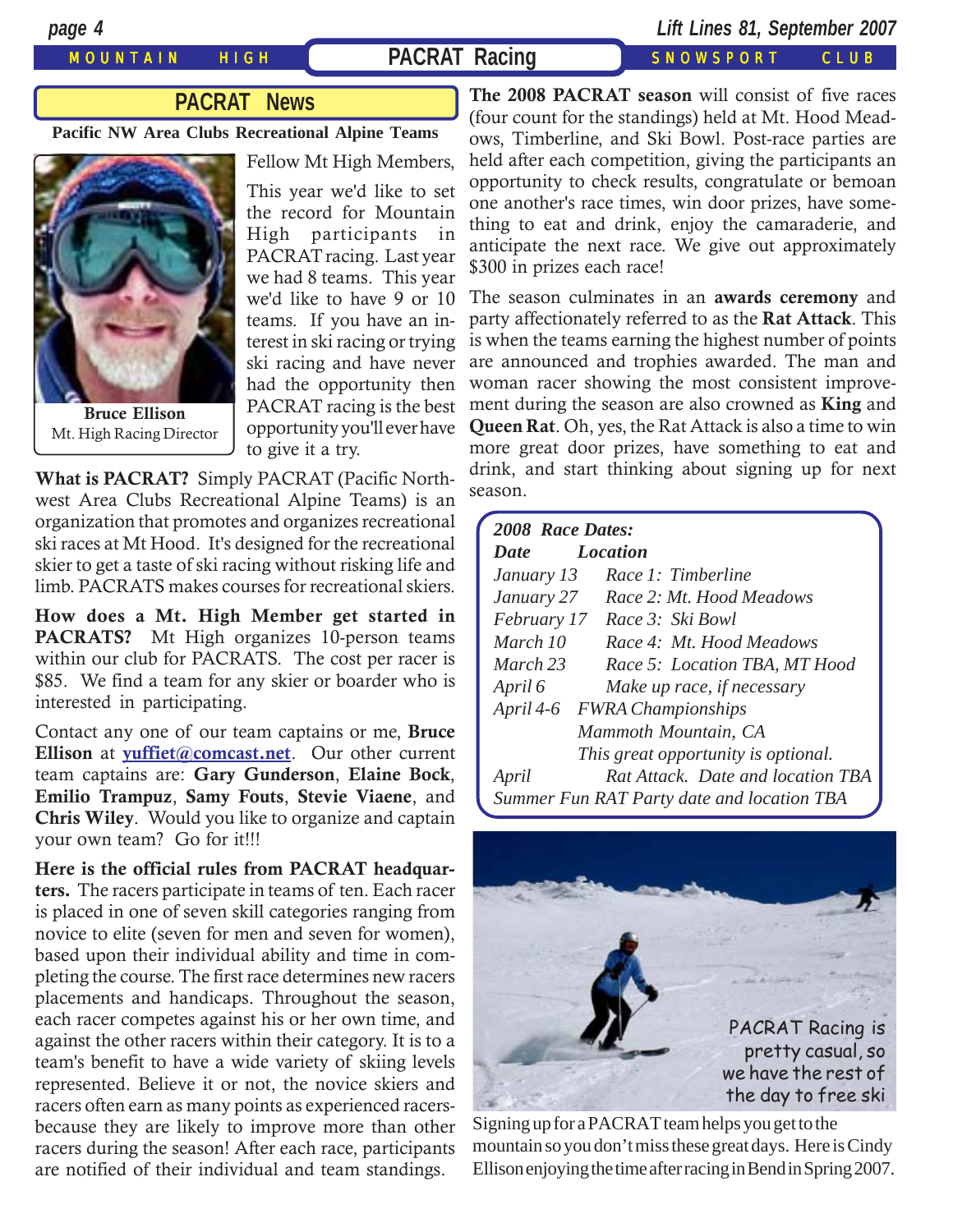MOUNTAIN HIGH

## **Trips** SNOWSPORT CLUE

## **Winter Trips** NWSCC

While you are enjoying your summer, little gnomes and faeries are busy working on upcoming trips.

More trips than usual are being planned for this winter. Take advantage of it! There are great deals, and some wonderful destinations.

Start planning now. Some trips are already almost full!

*The following pages are trip summaries. More info on our web site: [www.mthigh.org/Trips.htm](http://www.mthigh.org/Trips.htm).* 支

*If you travel to Canada or Europe, you will need a passport. See: [www.mthigh.org/Articles/](http://www.mthigh.org/Articles/Passports.htm) [Passports.htm](http://www.mthigh.org/Articles/Passports.htm)*

*i* **AW Ski Areas Ma[p](http://beavercreek.snow.com/winterhome.asp)** 

**Uee this map for basic orientation [for any of our upcoming trips, es](http://beavercreek.snow.com/winterhome.asp)pecially Whistler, Silver Star, and [the Canadian Ski Safaris.](http://beavercreek.snow.com/winterhome.asp)** 

After doing the classic 5-day safari to Canada for 4 years in a row, it's time to try something new, such as:

Instead of driving up I-5 and returning down Hwy 97, let's go up Hwy 97, visiting **Silver Star** and **Big White**, and then move further east and come back down Hwy 95, visiting **Kicking Horse**, **Panorama**, **Kimberley**, **Fernie**, and **Schweitzer Mt**.

**Rosie** says: "I was talking to a girl in the coffee shop at Silver Star, and she mentioned skiing **Kicking Horse** and **Fernie**. She said she's skied there on weekdays and was surprised she only saw 5 - 10 other skiers on the slopes all day. She said they are great ski areas. So, that would be a great option for a future ski trip! Looking forward to it!"

### **Silver Star**

## **Dec. 7-12, 2007.** NWSCC trip.

4 days/5 nights at one of Canada's best ski areas for \$**740**. This includes ski-in/ski-out lodging with hot tub (Chilcoot Lodge), 4-day lift tickets, and airfare (Portland to Kelowna) and one group dinner!

Deposit due now to hold your place: \$100 Additional Payment Due Dates: \$200 due 8/19/2007

 **(New signups, send: \$540 now.)** \$240 due 9/19/2007 \$200 due 10/19/2007

Cancellation penalty \$25 up to 9/30/2007 assuming we can resell your spot. If we cannot sell your spot cancellation penalty is \$100. Cancellation penalty after 9/30/2007 is amount that NWSCC is outof-pocket because of your cancellation.

Make all payments to **NWSCC** (Silver Star 07), PO Box 1915, Portland, OR 97207. Email: **JohnOReinhardt@hotmail.com** or phone: (503) 590-6901. Trip is limited to 20 people. **5 spots are still available.**

**Silver Star** has a great variety of terrain, including some very long blue cruisers, and lots of challenging runs on the back side.

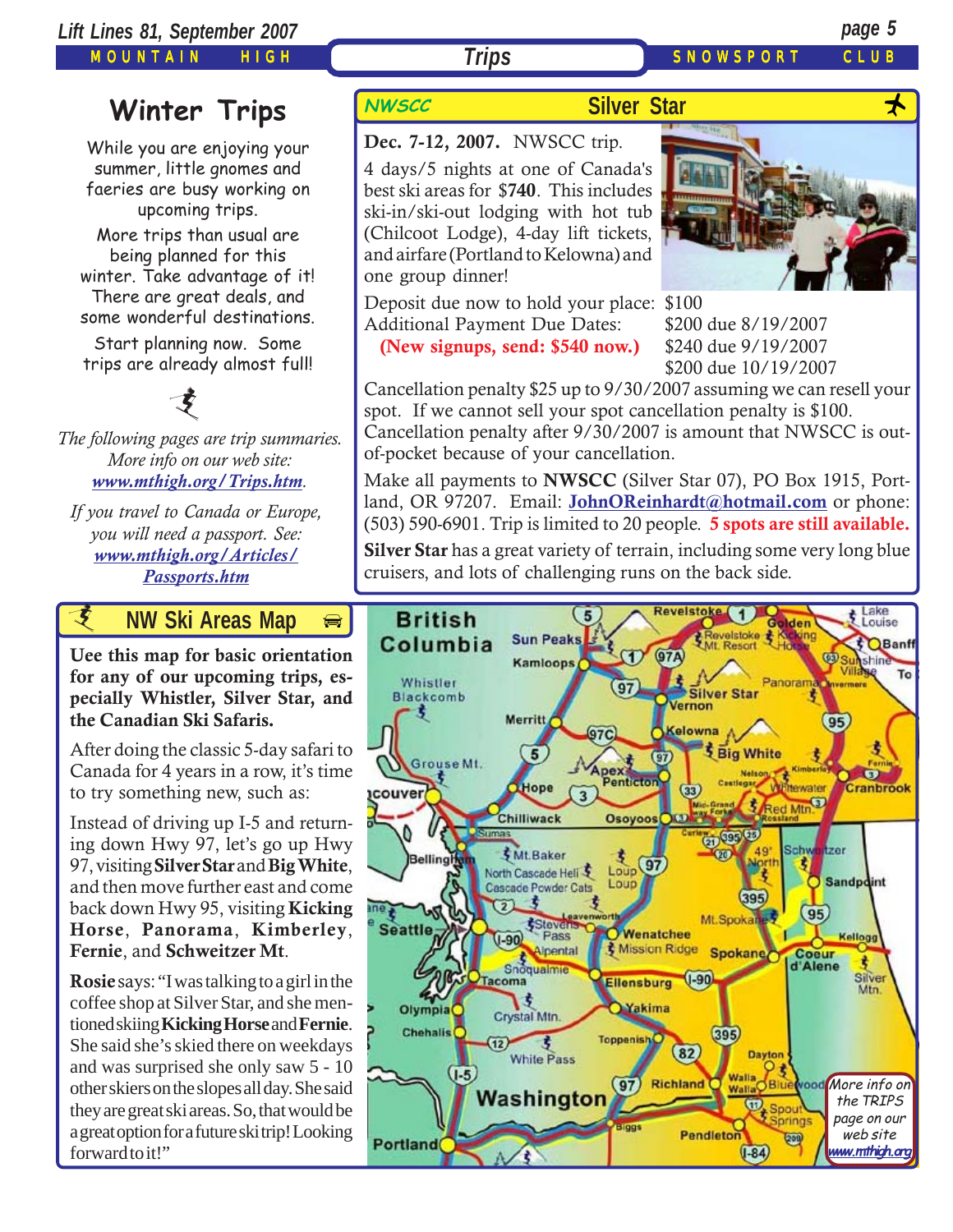#### MOUNTAIN HIGH *Trips* SNOWSPORT CLUB

*page 6 Lift Lines 81, September 2007*

#### **Canadian Ski Safari: Columbia River valley**

#### **Dec. 7-16, 2007.** NEW & IMPROVED

This is a 9-day road trip, but it's really just a week, with both weekends on either end. And it can be shortened.

We did the **classic 5-day trip** around Canada for the past 4 years. You can still do the same, if you wish. You can find detailed instructions, phone numbers, addresses, maps, etc. on our web site. See the ARTICLES page (and then look for Canadian Ski Safari) at: **[http:/](http://www.mthigh.org/Articles.htm) [/www.mthigh.org/Articles.htm](http://www.mthigh.org/Articles.htm)**.

But, let's do an even better, extended ski safari this time.

After visiting Silver Star, we'll follow the Columbia River upstream, to its source. So, let's call this the **Columbia River Ski Safari**. See **[map](http://www.mthigh.org/Trips/Map-NW-Ski-Safaris-w.jpg)** on our web site.

DAY 0 (Friday, Dec. 7): Not counting this as a real day, because people can still work this day, and then drive out of Portland after work. Just drive for about 4 or 5 hours, to Ellensburg or Wenatchee (on Hwy 97). Or to Bellingham (on I-5).

**DAY 1**: (Sat., Dec. 8): Spend at least part of the day skiing somewhere like **[Mission Ridge](http://www.missionridge.com/)** or **[Loup](http://www.skitheloup.com/) [Loup](http://www.skitheloup.com/)**, or even **[Apex](http://www.apexresort.com/)**. Then drive

the rest of the way into Canada. Alternatively, if we go up I-5, we could ski **[Mt. Baker](http://www.mtbaker.us/)**, or **[Grouse Mountain](http://www.grousemountain.com/welcome.cfm)** (with great views of Vancouver below).

**DAY 2** (Sun., Dec. 9): Ski **[Big White](http://www.bigwhite.com/)**, or maybe **[Sun](http://www.sunpeaksresort.com/) [Peaks](http://www.sunpeaksresort.com/)** (if we drive up I-5.)

**DAY 3** (Mon., Dec.10): Ski **[Silver Star](http://www.skisilverstar.com/)**. We'll all come together here, even if we come from different directions. From here on, there is only one road, Hwy. 97C, toward Revelstoke. It's probably about 2.5 hours of driving from Silver Star to Revelstoke Mt.

**DAY 4** (Tue., Dec. 11): Ski **[Revelstoke Mt.](http://www.discoverrevelstoke.com/)**, a brand new ski resort, which will open this season with 3,000 vertical feet, but will soon grow into a total of 6,000 vertical feet, by far the largest vertical in North America.

**DAY 5** (Wed., Dec. 12): Ski **[Kicking Horse](http://www.kickinghorseresort.com/winter/)**. We've been hearing a lot about it. It's time to ski it! Over 4,000 vertical feet in a single 10-minute gondola ride. 4 bowls. Great views of the Columbia River valley below. The on-mountain village is still rudimentary. We might want to stay in the town of Golden, only 15-20 minutes below the ski area.



**DAY 6** (Thur., Dec. 13): Ski **[Panorama](http://www.panoramaresort.com/index.htm)**. Just 1.5 hours south of Golden, and just 11 miles from the town of Invermere. Panorama is big. 4,000 vertical feet, 2,847 skiable acres. 8 lifts, of which 2 are high speed quads.

**DAY 7** (Fri., Dec. 14): Ski **[Kimberley](http://www.skikimberley.com/)**, in the Purcell Range. Just an hour south of Invermere is the charming Bavarian style town of Kimberley. The ski area is just a mile or two above town, with its own mountain village. This is B.C.'s sunniest ski resort. 2,465 vertical feet, 1,800 acres, served by 1 high-speed quad on the front, and a triple and a double chair on the back. The back side has lots of tree skiing.

**DAY 8** (Sat., Dec. 15): Ski **[Fernie](http://www.skifernie.com/the-mountain.aspx)**, a big ski area, offering 2,800 vertical feet and 2,500 acres, including 5 enormous bowls. 10 lifts, of which 2 are high-speed quads. 9 on-hill restaurants.

> **[Schweitzer Mt.](http://www.schweitzer.com/)** (or just drive **BEHWEILET MI.** (OF JUST LITVE<br>straight home). A lot of us will **DAY 9** (Sun., Dec. 16): Ski probably have a free lift ticket for Schweitzer Mt. from the Warren Miller movie, so it will be tempting to stop here, even if we are tired. Schweitzer has 2,400 vertical feet and 2,900 acres, One highspeed quad on the front and one high-speed 6-passenger lift on the

back side, plus 2 other double chairs and a T-bar. It even comes with a haunted chairlift loading station.

**DRIVING HOME.** Even if we leave Schweitzer at 4 pm, we could still be back in Portland by midnight. But, if we are tired, we could ski only half a day, and arrive home earlier. Or, stay the night at Coeur d'Alene or Spokane, and drive home on Monday.

Or, we could skip one of the ski areas above, and move the whole schedule up by a day. Thus, we could be at Schweitzer on Saturday, and Sunday just drive home.

We could even ski a day at **[Bluewood](http://www.bluewood.com/)** in south-east Washington (straight south from Spokane). It's sort of on the way. But that would be a 10th day. Probably too much. Still, there's a surprising amount of varied terrain, 1,125 vertical feet, served by 2 triple chairs.

This is a very informal trip. Just drive up, possibly carpool, and let's ski! If we share lodging and gas expenses, the trip can be quite affordable. For details about this road trip, and for help coordinating the carpooling, contact **Emilio Trampuz** at: 1-503-378- 0171, or **[Emilio2000@earthlink.net](mailto:Emilio2000@earthlink.net)**.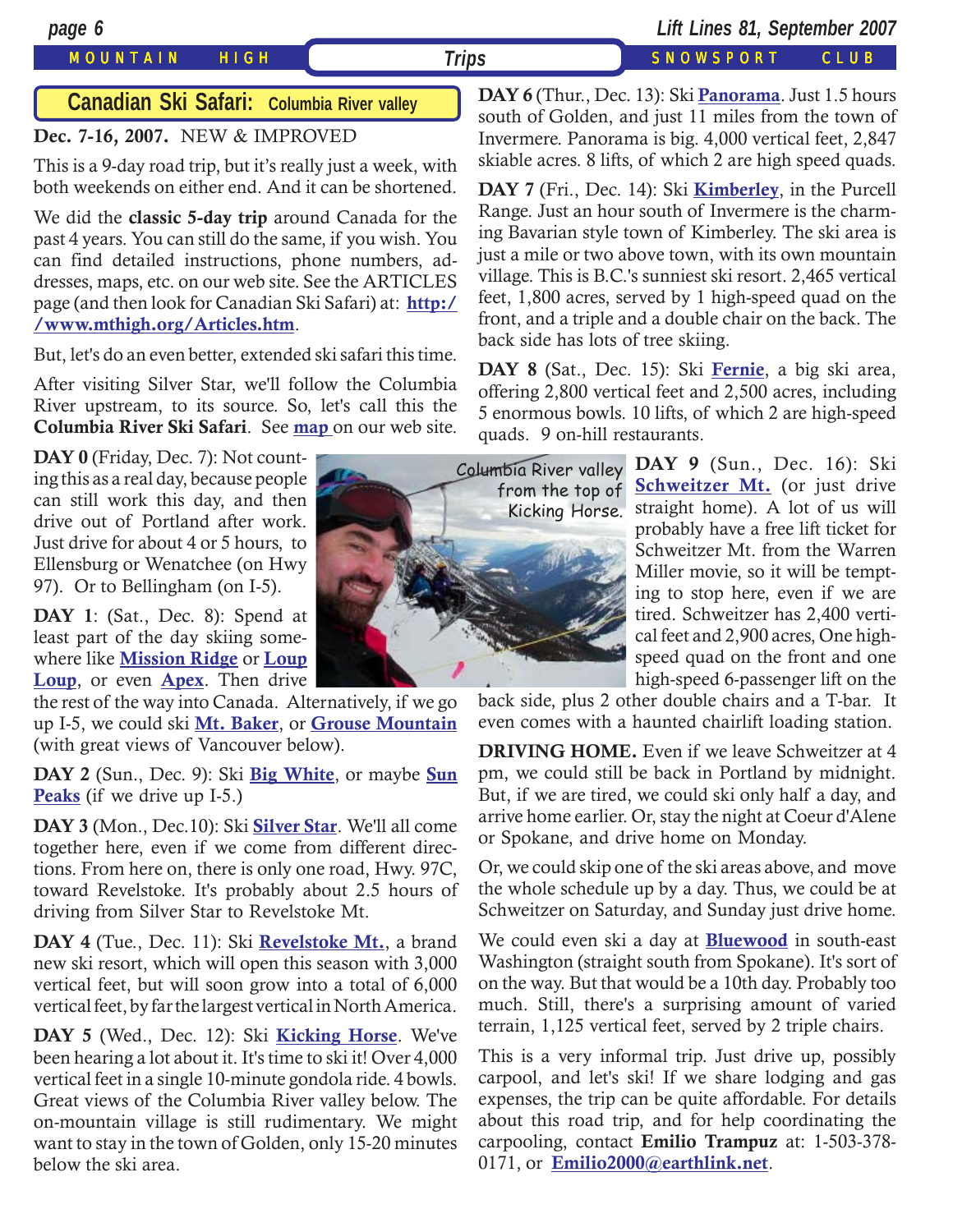*Lift Lines 81, September 2007 page 7*

MOUNTAIN HIGH

 $\bigoplus$ 

## **Trips** SNOWSPORT CLUB

## **FWSA** Far West Ski Week: Whistler/Blackcomb  $\Box$  MWSCC Sun Valley



J**an. 19 - 26, 2008.** The biggest ski party in the West is the annual Far West trip, involving dozens (if not hundreds) of ski clubs throughout the Western States.

**Whistler/Blackcomb** is a perfect winter vacation: two side-by-side mountains rising from a picturesque pedestrian village. Experience in 2008 what the world will discover in 2010 at the Winter Olympic Games! Whistler/Blackcomb is unchallenged in sheer size, variety of terrain, choice of on-mountain and après ski activities. 13 bowls, 3 glaciers, and more than 200 marked trails, secluded

tree skiing and groomed-to-perfection alpine runs.

Whistler's après scene is legendary. Pubs, clubs, cinemas, shops, art galleries, hot tubs, and more.

- \* Lodging (dble occupancy); \* Welcome Party, \* Après Ski Party,
- 
- \* 6-day lift ticket, \* Mountain Picnic, \* 3 Races (optional);
- \* Council Night Event, \* Farewell Party-

**Price:** Without transportation: \$**999** for lodging in condos or \$**1059** for luxury hotel.

Bus transportation from Eugene and Portland will be arranged and is encouraged. Parking at Whistler is \$7-15 per night, even at condos. Call or e-mail for bus details. Seats on bus limited to first 50 sign-ups.

**Flight from Portland:** \$355 (From Eugene: \$433)

**Bus transportation from Portland:** \$120 - \$135 p.p. (22 person minimum)

**Bus transportation from Eugene:** \$100 - \$200 p.p. (20 person minimum)

**Fifty people have already signed up. Abt. 20 are on the bus; others will be driving. More people can be accommodated. There's a waiting list.**

**September payment is due now. New signups need to send in \$800.**

**Payment Schedule:** July 1st: \$350 due,

September 1st: \$350 due (additional) November 1st: remaining balance due.

**Trip cancellation policy:** Cancellation before June 30th is fully refundable. Cancellation from July5th until September 5th will result in a \$25 cancellation fee, cancellation between September 2nd and November 15th will result in a \$100 cancellation fee. NO REFUNDS after November 15th.

Click here for the **[Flyer and Signup Sheet](http://www.mthigh.org/Trips/2008-FWSA-Whistler-flier.pdf)**.

Original deposit was \$100. Now it's up to \$800. Make check payable to: **Northwest Ski Club Council**, P.O. Box 1915, Portland OR 97207.

Contact: **Barbara Bousum**, 503/224-3584, **[BBousum@gmail.com](mailto:BBousum@gmail.com)**.

*Much more info on these and other trips on our web site: [www.mthigh.org/Trips.htm](http://www.mthigh.org/Trips.htm).*

### **NWSCC** Sun Valley

**February 6-10, 2008.** A family trip to **Sun Valley**, organized by the Skiyente Ski Club.

This will be a driving trip, open to everyone, including skiers under 21, so this is a great trip to bring your kids and grandchildren on.

**Price:** \$488 - \$688, depending on type of lodging. Send \$100 deposit to Skiyente Ski Club, P.O. Box 56342, Portland OR 97238.

Contact: **Colleen Walter**, **[colleenski2002@yahoo.com](mailto:colleenski2002@yahoo.com)** or **Sheri Parshall** at:

**[cougskier@aol.com](mailto:cougskier@aol.com)**.



### Mt. High Whistler cabin  $\Rightarrow$

**February 10-16, 2008.**



Carpooling.

Cost= \$**235** includes lodging, daily breakfast, lunch & dinner. Everyone

is encouraged to cook a dinner.

Lodging in a cabin 5 minutes north of Whistler village. Shuttle bus to the lifts every 20 minutess.

Discounted tickets are additional at \$65 Canadian (the best internet price next year will be over \$67)

There will be a pre-trip meeting in January. **8 spots left on this trip!**

Contact **Bill Leeper**: 503-639-2603.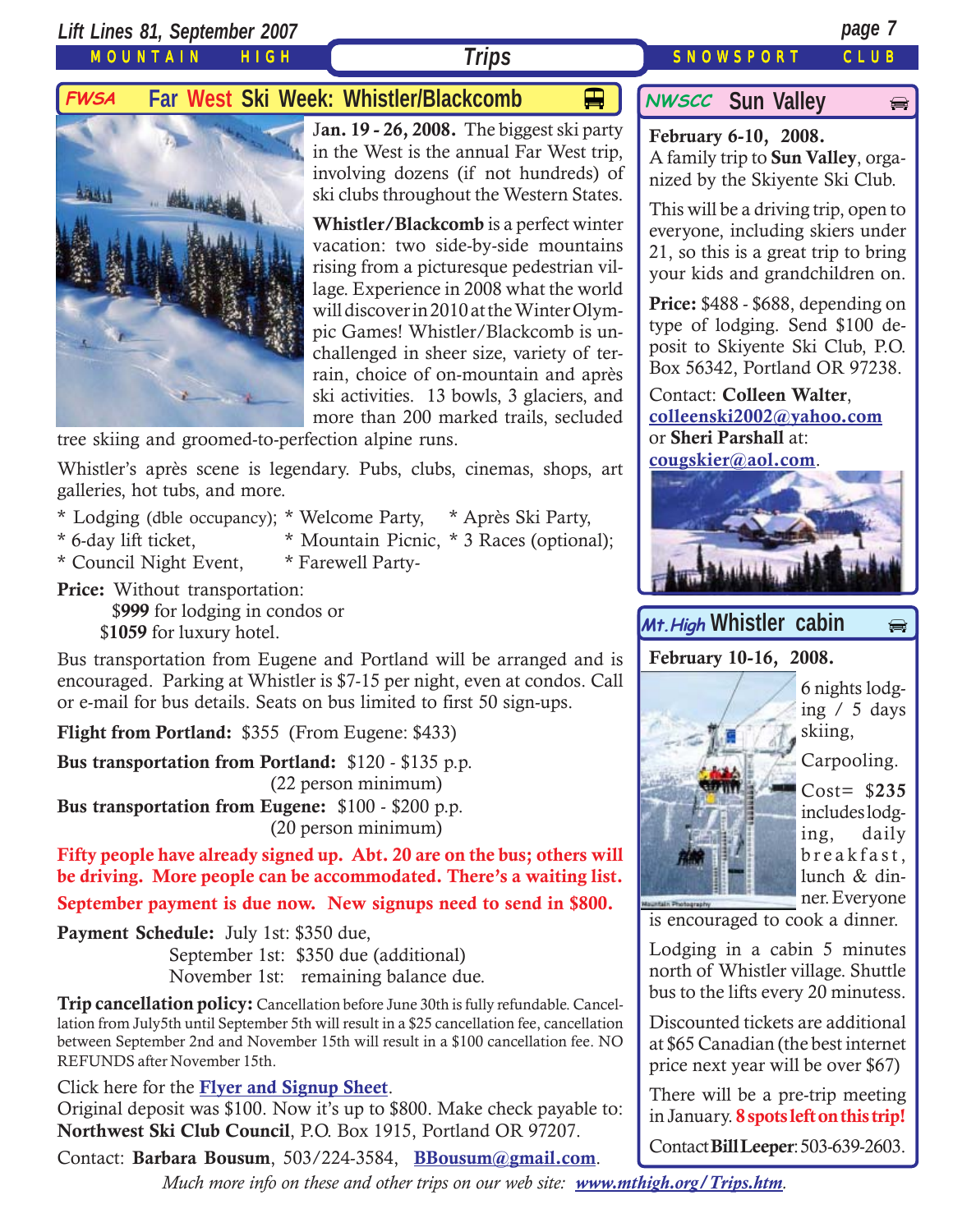*page 8 Lift Lines 81, September 2007* MOUNTAIN HIGH **Trips SNOWSPORT CLUB** *Trips* **H** Mt. High  **NW Ski Challenge (Idaho)** *M+.High `*Sunny South Oregon bus trip Can you ski at least 12 of Idaho's 16 **February 15-18, 2008**. ski areas? You might win a prize. Schweitzer 乞 A fun 3-day/3night trip The NWSCC is continuing the Ski over Presidents' Day weekend, where you can Challenge in **Oregon** and **Wash-**Silver really get to know other **ington**, and expanding it to **Idaho** club members, both on

#### **Ashland**

Mt.

the most fun and the least expensive trips. We'll leave Friday around 5 pm.

the bus and on the slopes. Our bus trips are among

Saturday: **Warner Canyon**, then go to Shasta City. Saturday: Ski **Mt. Shasta**, then go to Ashland. Sunday: Ski **Mt. Ashland**, then drive home.

**Price:** \$**250** (lodging & transportation, and continental breakfasts), plus approx. \$90 for all 3 lift tickets Trip price is based on 30 people. For each additional 2 people, the price for everyone will go down by \$4 .

**Contact: [Linda McGavin](mailto:Trips@mthigh.org)** or **[Emilio Trampuz](mailto:Emilio2000@earthlink.net)**. **Reservations:** Send a \$100 deposit made out to Mt. High Snowsport Club, and mail it to PO Box 2182, Portland, OR 97208. Use Dough Transmittal Form.



### **March 14-16, 2008**.

A fun 2-day/2night bus trip to a mystery location. Bring some mystery food to share on the bus! We'll leave Friday around 5 pm, and get back Sunday, abt. 8 pm.

**Skiing:** Lots of variety, long meandering cruisers, scary steeps, and easy tree skiing.

**Lodging:** We'll stay in one charming place both nights. Continental breakfast included. There are other eateries nearby too.

**Bus ride:** Fun and games, prizes, jokes, etc.

**Price:** Approximately \$**200** (lodging & transportation, plus approx. \$70 for 2 lift tickets. Trip price is based on 30 people. For each additional 2 people, the price for everyone will go down by \$4 .

#### **Contact: [Linda McGavin](mailto:Trips@mthigh.org)** or **[Emilio Trampuz](mailto:Emilio2000@earthlink.net)**.

**Reservations:** Send a \$100 deposit made out to Mt. High Snowsport Club, and mail it to PO Box 2182, Portland, OR 97208. Use Dough Transmittal Form.



## Mt.High Mystery trip **Details Altrigh Lake Tahoe / Heavenly** a <del>↓</del>



**Mar. 29 - Apr.3, 2008** A 5-day trip (Saturday - Thursday).

**Skiing:** Heavenly is our main destination, with 4,800 acres and 3,500 vertical feet, and slopes in both California and Nevada. But, we'll visit other places too.

**Lodging:** Lakeland village condos, 1-4 bedrooms, full kitchen, hot tub, heated pool, sauna, free shuttles, 1 mile to the lifts.

Fly to Reno (on your own), or

drive, or rent a car. (You can link this trip with the Far West Championships at Mammoth. **Gordy** will have a bus for us from Reno to Mammoth and back.)

**Price:** \$**400** includes:

- \* 5 nights lodging, in shared condo.
- \* 2 of 3 days lift ticket to Heavenly
- \* Wine and cheese welcome party
- \* Breakfast

\* Shuttle around town and to Heavenly gondola or tram. Contact **Janice Jessen**: **[jessen@iinet.com](mailto:jessen@iinet.com)** Send \$100 deposit. Use Dough Transmittal form, p.11.

*Much more info on these and other trips on our web site: [www.mthigh.org/Trips.htm](http://www.mthigh.org/Trips.htm).*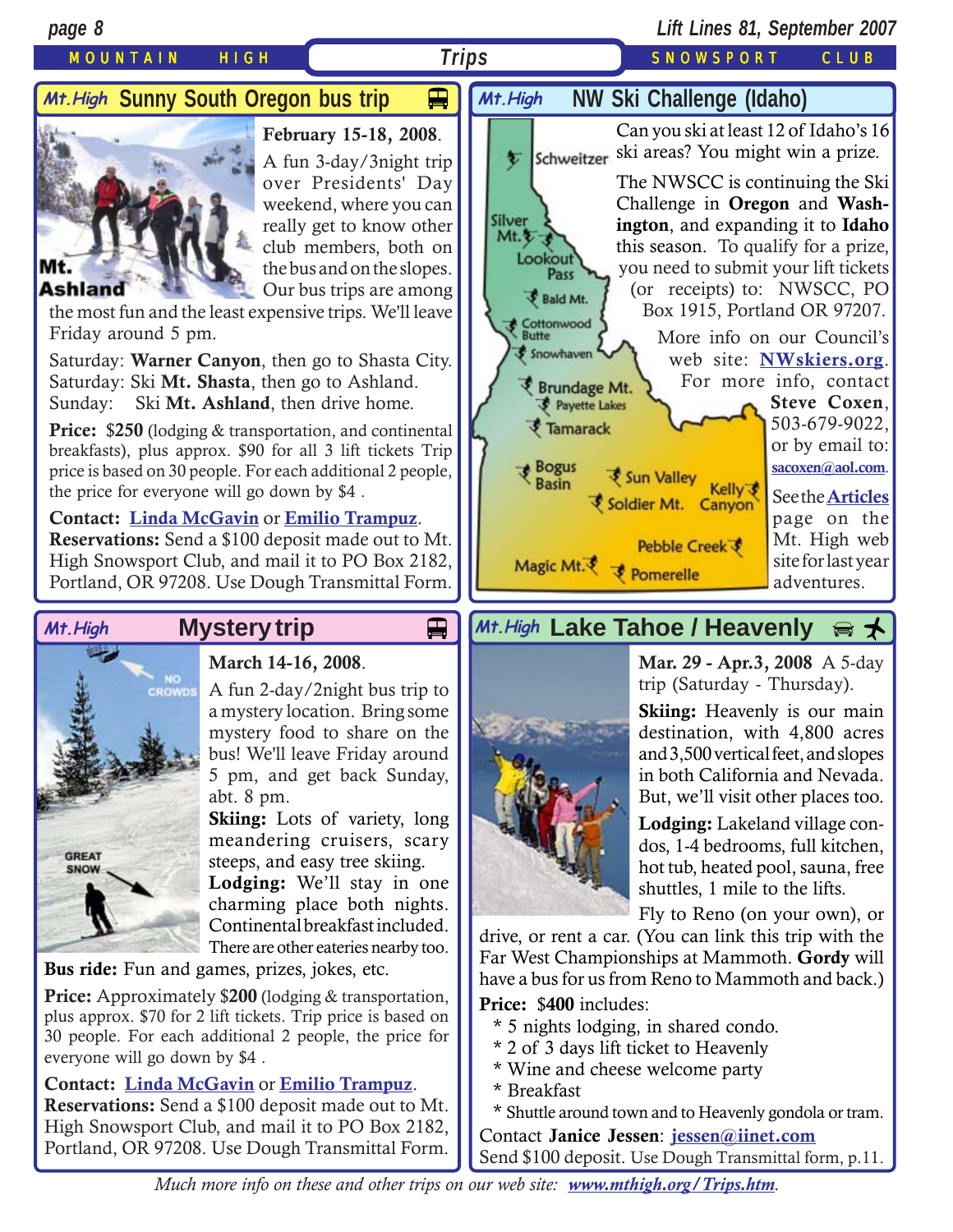*Lift Lines 81, September 2007 page 9*

#### MOUNTAIN HIGH

## **FWSA** Mammoth Mt.: Far West Championships  $\bigoplus$  **H**

**April 3 - 6, 2008.** Our PACRAT racers can participate in the usual Slalom and GS races, for an additional \$45 fee. But, even without racing, Mammoth Mountain deserves to be visited !

This trip will be coordinated with the Lake Tahoe trip (see page 9).



Each trip is independent, but if you are already as far south as Lake Tahoe, might as well go a bit further south and visit Mammoth Mt.

Gordy will organize a **bus** from Reno airport (for both people flying in just for this event, as well as for those extending their trip after the Lake Tahoe trip. Contact **Gordon Lusk**: **[GordyLusk@hotmail.com](mailto:gordylusk@hotmail.com)**.

Make your own room reservations before March 5, 2008 for special group rates at The Village at Mammoth, Juniper Springs Resort, and the Mammoth Mountain Inn. For reservations, call **1-800-626-6684**, and mention group rates for **Far West**.

You can also book online at: **[www.mammothmountain.com](http://www.mammothmountain.com/)**. Use group ID: 2725, Password: 370004430, Password: Far West.

#### **Innsbruck - Austria Sampler trip Bergfreunde**



**Feb. 1 - 11, 2008**. All NWSCC club members are invited to join the Bergfreunde ski club on this trip to Innsbruck, the capital of the Tyrol region. Cobble-stone streets, castles, palaces, museums. Ideal sightseeing vacation, with optional downhill or crosscountry skiing.

₩

There are seven ski areas around Innsbruck, with free bus transfers included. A total of 63 lifts. Also 12 nearby cross-country ski areas with 110 miles of prepared trails.

Accommodations at the 4-star Hotel Maximillian, near the Old Town of Innsbruck.

Price of \$**1,424** includes the following:

- \* Round trip airfare from Portland, on Lufthansa.
- \* Private group bus transfers from airport to htoel.
- \* 9 nights lodging in 4-star Hotel Maximillian, in Innsbruck.

\* Breakfast daily, plus 2 dinners, one of which is a Tyrolean mountain hut party night.

\* Club Innsbruck Card: free bus to ski areas; ski pass discounts.

\* Escorted from Portland by Bob Burns.

Trip Capt. - **Bob Burns** at **503-524-5261** or **[bob@inkjetman.com](mailto:bob@inkjetman.com)** (put Innsbruck in the subject line)

## FWSA Les Trois Vallees <del>人</del>

#### **March 7 - 15, 2008.**

This is a Far West trip to France, to the 3 Valleys: "**[Les Trois](http://www.mthigh.org/Trips.htm#Les_Trois_Vallees) [Vallees](http://www.mthigh.org/Trips.htm#Les_Trois_Vallees)**", offering 200 lifts, and 540 sq. miles of terrain.

Optional Aix-en-Provence (3 nights) and Paris (4 nights) posttrip, extends it to March 21.



Basic Ski Week package \$**1390** pp double occupancy, which includes:

\* Round-trip Air-France non-stop flight from Seattle, SFO or LAX.

\* 7 nights lodging at the ski-in/ ski-out 3-star Hotel Montana - Breakfast and dinner daily;

\* Hotel features sauna, fitness gym and indoor pool.

\* All European air and ground to & from hotels and airports. All local city taxes, resort fees and all other known fees in all hotels.

This is an incredible deal you don't want to miss!

Not Included: Int'l Departure taxes and fuel surcharge - around \$270.

Post extension trip \$895 (optional).

For more details go to: **[http://](http://www.fwsa.wbees.com/f/2008_European_Ski_Week.pdf ) [www.fwsa.wbees.com/f/](http://www.fwsa.wbees.com/f/2008_European_Ski_Week.pdf ) [2008\\_European\\_Ski\\_Week.pdf](http://www.fwsa.wbees.com/f/2008_European_Ski_Week.pdf )**

Deposit: \$200 to Far West Ski Association, c/o Norm Azevedo, 901 Sousa Dr., Walnut Creek, CA 94597-2922.

Contact Norm at 1-925-944-9816 or **[fwsatravel@sbcglobal.net](mailto:fwsatravel@sbcglobal.net)**.

### **Trips** SNOWSPORT CLUB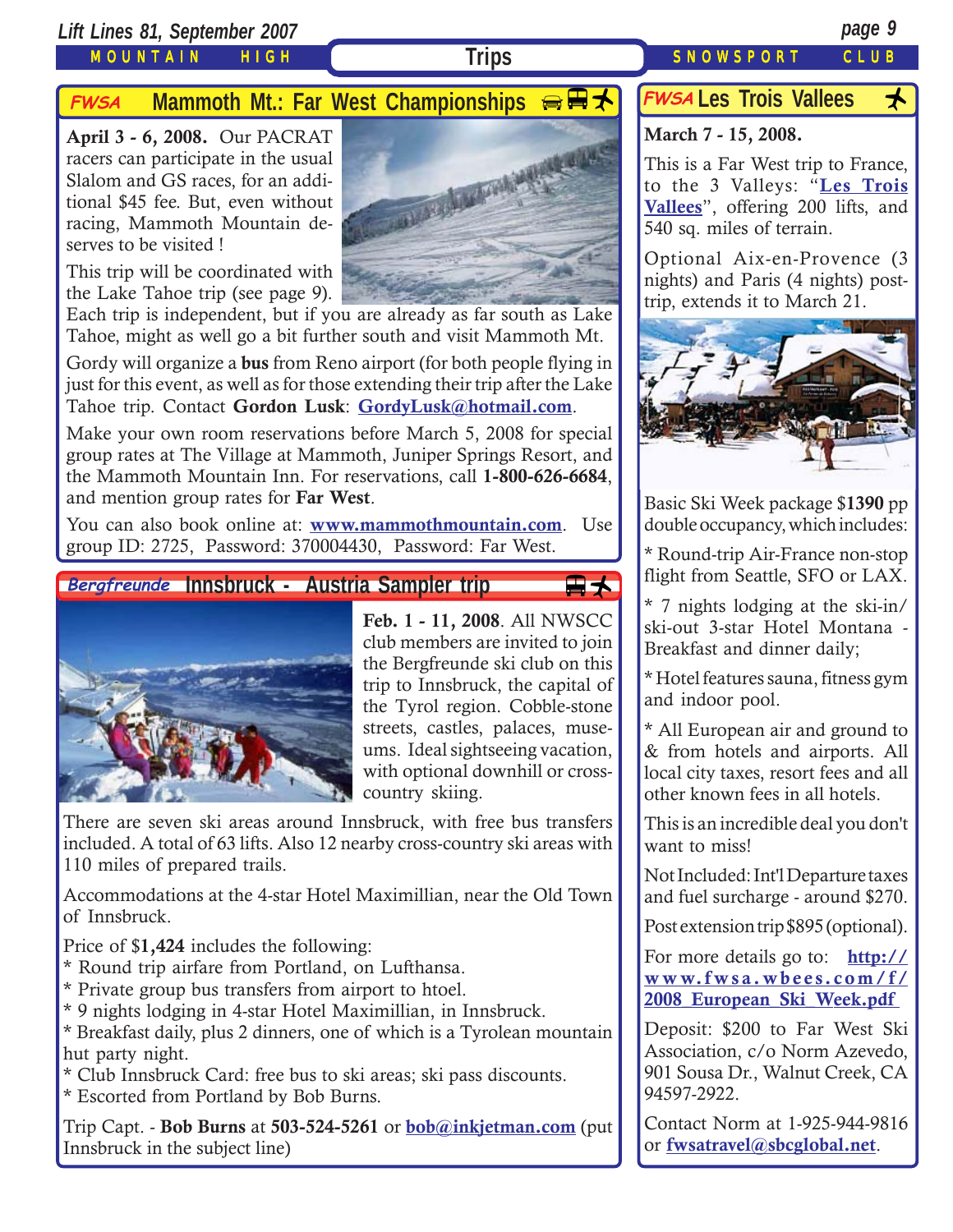# MOUNTAIN HIGH **About our Club** SNOWSPORT CLUB **FE**

#### *page 10 Lift Lines 81, September 2007*

### **Mt. High Letters**

**QI've seen lots of W.Miller movies. Is it worth seeing another one?**

Well, each movie contains some nice surprises, and even the music got a little better lately.

Also, it's being part of the crowd celebrating our sport, launching a new season.

But, the biggest draw is the free lift tickets and other goodies that everyone gets just by walking into the theater. If you use even just one of the free lift ticket vouchers, that will make the expensive theater ticket worth while. And, if you are going on a ski safari through British Columiba (either with us or on your own), then how can you say no to all those free lift tickets?

### **Welcome New Members**

A warm welcome to new members who have joined us recently.

**Lana Rulien Stephen Brock Hanibal** WELCOME TO THE CLUB!



|                   |                                  |      |                 |              |               | Ŧ                        |
|-------------------|----------------------------------|------|-----------------|--------------|---------------|--------------------------|
|                   | з<br><b>Hogon Canger Set Dut</b> | 4    | B               | W.           | т             | ч.                       |
|                   | 10                               | W.   | 12 <sup>°</sup> | 13.1         | $\frac{1}{2}$ | 15<br>Maaters by<br>en o |
| 16<br>Mustery bus | 17                               | 18   | 19              | 20.5         | i21           | 22                       |
| 23                | $\sim$<br>24                     | 25.7 | 26              | $27^{\circ}$ | 28            | a V<br>30                |
| 30                | 31                               |      |                 |              |               |                          |

#### **Mt. High Wall Calendar**

A slick, customized, new 15 month wall calendar (from Oct. 2007 -- December 2008) is now available on our web site. It has most of the main ski trips and PACRAT races already marked. It's totally free! Just:

a) Wait a few minutes for the large file to open (get downloaded to your computer);

b) Print it 2-sided. If your printer is not equipped with automatic duplexing, print all the even pages first, then flip the whole stack and reload it into the printer, then print the

odd pages. Note that every other page is upside down on purpose. It all falls into place when the printed papers are folded in half.

Two sizes are available: Tabloid and Letter size. Both are very large PDF files The emphasis is on picture quality. Both files are available at the top of our "EVENTS" page (which you could bookmark as favorite, as it contains all the latest news). So, get your calendar here: **<http://www.mthigh.org/Events.htm>**

If you'd rather not do it yourself, **[Emilio](mailto:Emilio2000@earthlink.net)** will print the Calendar for you, for a small fee, just to cover the expenses. Just call 1-503-378- 0171 and tell him which size and how many copies.

1. Tabloid (11 x17) needs wide printer. Cost: \$8.00

2. Letter (8.5 x 11" when unfolded). Cost: \$4.00.

If you want it mailed to you, please add \$1.50 for postage. Send to Emilio Trampuz, 4742 Liberty Rd. S., #296, Salem, OR 97302.

## **Club logo or Ski Oregon logo or Ski Washington Challenge logo**



You can order a sueded finish **1/4 zip sweathsirt** with the club's logo on it, for only **\$25**. It is made of 80/20 cotton/poly 9 oz. fabric, with an open bottom hem, an inner rib knit collar and cuffs, set-in sleeves and an antique finish metal zipper. Available in Red, Yellow, Mediterranean Blue, Navy, or Athletic Heather (light gray). Sizes: S -

3XL. This is mainly cotton, for comfort.

If you want a similar garment to wear while skiing, go for the more high-tech breathable R-tek polyester sweatshirt for **\$30**.

Also available:

**\* T-shirt** (\$10),



- **\* Short sleeve polo** (\$16),
- **\* Long-sleeve polo** (\$18),
- \* 100% cotton 1/4 zip **sweatshirt** (\$25),
- **\* R-Tek polyestes 1/4 zip fleece** (\$30).

Most are available in yellow, royal blue, red, navy, and black. Ask about other colors. Choice of pocketsized logo, or full-chest size (printed on front or back).

To order, call Emilio at 1-503-378-0171 or email: **i[nfo@mthigh.org](mailto:info@mthigh.org)**.

Please print the Garment Order Form at: **[www.mthigh.org/Documents/Order-Form-Ski.pdf](http://www.mthigh.org/Documents/Order-Form-Ski.pdf)**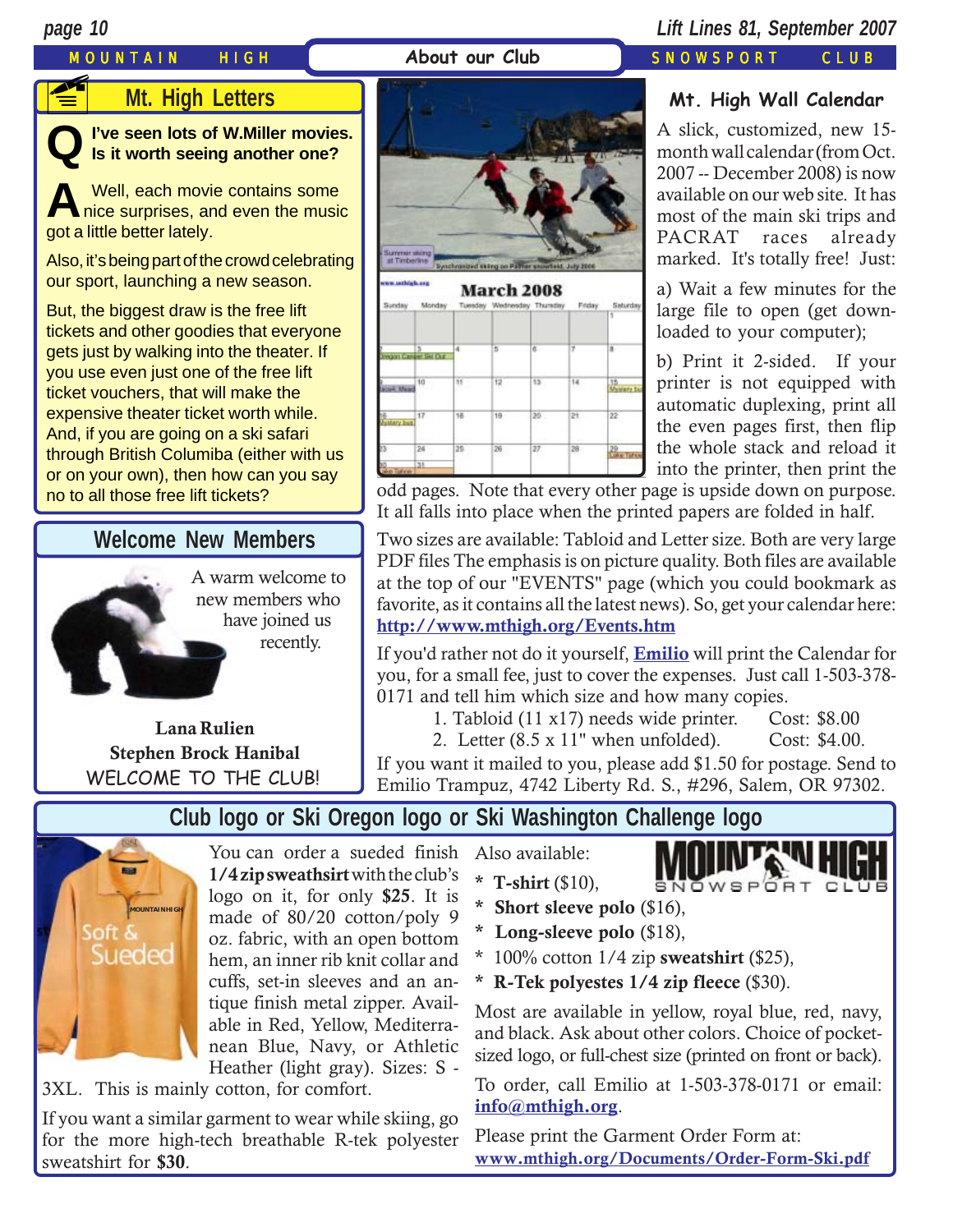| Lift Lines 81, September 2007                                                                                                      |                                 |                                                                                                                                                                                                                                                                                                                                      |  |                                                                                                                                                                                                                                                                                                 | page 11 |  |
|------------------------------------------------------------------------------------------------------------------------------------|---------------------------------|--------------------------------------------------------------------------------------------------------------------------------------------------------------------------------------------------------------------------------------------------------------------------------------------------------------------------------------|--|-------------------------------------------------------------------------------------------------------------------------------------------------------------------------------------------------------------------------------------------------------------------------------------------------|---------|--|
| MOUNTAIN                                                                                                                           | <b>HIGH</b>                     | Contacts / Club info                                                                                                                                                                                                                                                                                                                 |  | <b>SNOWSPORT</b>                                                                                                                                                                                                                                                                                | CLUB    |  |
| <b>Write to Suunto and/or Casio</b>                                                                                                | <b>Mountain High Meeting</b>    |                                                                                                                                                                                                                                                                                                                                      |  |                                                                                                                                                                                                                                                                                                 |         |  |
| Altimax<br>Suunto: Suunto USA, Inc., 2030 Lincoln Ave., Ogden, UT 84401. Phone: 800-<br>543-9124 Email: helpdesk@suuntosports.com. |                                 | If you want that perfect ski watch, send your desired list of features<br>to both Suunto and Casio. See page 3. Ask them to forward your<br>email/letter to those in charge of designing new watches.<br>Casio: Casio America, Inc., 570 Mt. Pleasant Avenue, Dover, NJ<br>07801. Phone: 800-634-1895. Email: watches cms@casio.com. |  | Usually 1st Tuesday of the month.<br>Oct. 2 (Tue.): Open to all who want<br>to get more involved with the club.<br>This is an organizational meeting to<br>plan future events.<br>Gather at 6:30 pm. Start at 7 pm.<br>Location: Round Table Pizza, 10070<br>SW Barbur Blvd., near Capitol Hwy. |         |  |
| Mountain High snowsport club contacts:<br>General information: info@mthigh.org                                                     |                                 |                                                                                                                                                                                                                                                                                                                                      |  |                                                                                                                                                                                                                                                                                                 |         |  |
| President:                                                                                                                         | Gary Stevenson,                 | H: 503-257-6368,                                                                                                                                                                                                                                                                                                                     |  | Web site: www.mthigh.org                                                                                                                                                                                                                                                                        |         |  |
| Vice-President:                                                                                                                    | Terry White,                    | $H: 503-781-4558,$                                                                                                                                                                                                                                                                                                                   |  | W: 503-296-6075, TWhite223@msn.com                                                                                                                                                                                                                                                              |         |  |
| Secretary:                                                                                                                         | Sue Snelling,                   | H: 503-774-8747, OptomistSue@comcast.net                                                                                                                                                                                                                                                                                             |  |                                                                                                                                                                                                                                                                                                 |         |  |
| Treasurer:<br><b>Race Director:</b>                                                                                                | Kurt Krueger,<br>Bruce Ellison, | H: 503-625-1492, telek2@att.net<br>H: 503-697-7892, Yuffiet@comcast.net                                                                                                                                                                                                                                                              |  |                                                                                                                                                                                                                                                                                                 |         |  |
| <b>Newsletter Editor:</b>                                                                                                          |                                 | Emilio Trampuz, H/W: 1-503-378-0171, info@mthigh.org                                                                                                                                                                                                                                                                                 |  |                                                                                                                                                                                                                                                                                                 |         |  |
| <b>Activities Director:</b>                                                                                                        | Jaxine Harris,                  | H: 503-692-9719, JaxineAH@msn.com                                                                                                                                                                                                                                                                                                    |  |                                                                                                                                                                                                                                                                                                 |         |  |
| Golf:                                                                                                                              | Cal Eddy,                       |                                                                                                                                                                                                                                                                                                                                      |  | H: 503-631-3115, W: 503-805-8606, baebaw@ccwebster.net                                                                                                                                                                                                                                          |         |  |
| <b>NWSCC Rep:</b>                                                                                                                  | Debbi Kor-Lew,                  | $H: 503-682-1563$                                                                                                                                                                                                                                                                                                                    |  | W: 503-988-5138, ijustwannarun@aol.com                                                                                                                                                                                                                                                          |         |  |
| <b>Trip Directors:</b>                                                                                                             | Linda McGavin,                  | H: 503-652-2840, Trips@mthigh.org                                                                                                                                                                                                                                                                                                    |  |                                                                                                                                                                                                                                                                                                 |         |  |
|                                                                                                                                    |                                 | Marsha Cosgrove, H: 503-646-5292,                                                                                                                                                                                                                                                                                                    |  | W: 503-799-2833, HappyHairdresser@msn.com                                                                                                                                                                                                                                                       |         |  |
|                                                                                                                                    | Larry Bennett,                  | H: 503-760-2360, BENNETT896@aol.com                                                                                                                                                                                                                                                                                                  |  |                                                                                                                                                                                                                                                                                                 |         |  |
| <b>DOUGH TRANSMITTAL FORM</b>                                                                                                      |                                 |                                                                                                                                                                                                                                                                                                                                      |  |                                                                                                                                                                                                                                                                                                 |         |  |

For all Mt. High activities, make check payable to: "**Mountain High Snowsport Club**" Mail to: Mountain High Snowsport Club, PO Box 2182, Portland, OR 97208.

| PLEASE PRINT CLEARLY:                       | [ ] New membership                                                                                                                                                                                                                 | [ ] Renewal | Whereas the Mountain High Snowsport Club ("Club") is an organi-<br>zation of fun loving ADULTS whose events are organized by mem-<br>bers who volunteer their efforts for the enjoyment of their fellow |                                                                                                                                                                                                                                                                                                                     |  |
|---------------------------------------------|------------------------------------------------------------------------------------------------------------------------------------------------------------------------------------------------------------------------------------|-------------|---------------------------------------------------------------------------------------------------------------------------------------------------------------------------------------------------------|---------------------------------------------------------------------------------------------------------------------------------------------------------------------------------------------------------------------------------------------------------------------------------------------------------------------|--|
|                                             |                                                                                                                                                                                                                                    |             |                                                                                                                                                                                                         | members and friends, please remember when I participate in Club<br>events I do so at my own risk. Sporting activities, indeed, any                                                                                                                                                                                  |  |
|                                             |                                                                                                                                                                                                                                    |             |                                                                                                                                                                                                         | activity, includes inherent risks. I will evaluate my own abilities and<br>responsibilities and join in the Club fun as a responsible and consid-                                                                                                                                                                   |  |
|                                             |                                                                                                                                                                                                                                    |             |                                                                                                                                                                                                         | erate adult. I will not hold the Club or any Club officer liable for the<br>consequences of my decisions and my behavior. The bottom line<br>is, stuff just happens sometimes and the club volunteers are not to                                                                                                    |  |
|                                             |                                                                                                                                                                                                                                    |             | beer bottles with the Club's name on them.                                                                                                                                                              | be blamed for helping us have fun. Besides, the Club has no assets,<br>except for a leftover banner, some balloons, or a couple of empty                                                                                                                                                                            |  |
| <b>Email Preferences:</b><br>[ ] No changes | -Newsletter (once a month): [ ] yes, link only [ ] yes, complete file [ ] no<br>- Club news & events (between newsletters): [ ] yes [ ] no<br>(same as last year) - Other ski news (NWSCC, FWSA, ski areas, trips): [ ] yes [ ] no |             |                                                                                                                                                                                                         |                                                                                                                                                                                                                                                                                                                     |  |
|                                             | Please take my money, and apply it toward the following Ski Club fun stuff:                                                                                                                                                        |             |                                                                                                                                                                                                         | Deposit?Paidinfull?                                                                                                                                                                                                                                                                                                 |  |
|                                             |                                                                                                                                                                                                                                    |             |                                                                                                                                                                                                         |                                                                                                                                                                                                                                                                                                                     |  |
|                                             |                                                                                                                                                                                                                                    |             |                                                                                                                                                                                                         |                                                                                                                                                                                                                                                                                                                     |  |
|                                             | $\square$ Sternwheeler cruise (September 30, 2007)                                                                                                                                                                                 |             |                                                                                                                                                                                                         |                                                                                                                                                                                                                                                                                                                     |  |
|                                             | □ Southern Oregon bus trip (Feb. 15-18, 2008) Total \$250. Deposit \$100 \$                                                                                                                                                        |             |                                                                                                                                                                                                         |                                                                                                                                                                                                                                                                                                                     |  |
|                                             | $\Box$ Mystery bus trip (Mar. 14-16, 2008) Total \$200. Deposit \$100                                                                                                                                                              |             |                                                                                                                                                                                                         | $\frac{1}{2}$ $\frac{1}{2}$ $\frac{1}{2}$ $\frac{1}{2}$ $\frac{1}{2}$ $\frac{1}{2}$ $\frac{1}{2}$ $\frac{1}{2}$ $\frac{1}{2}$ $\frac{1}{2}$ $\frac{1}{2}$ $\frac{1}{2}$ $\frac{1}{2}$ $\frac{1}{2}$ $\frac{1}{2}$ $\frac{1}{2}$ $\frac{1}{2}$ $\frac{1}{2}$ $\frac{1}{2}$ $\frac{1}{2}$ $\frac{1}{2}$ $\frac{1}{2}$ |  |
|                                             | $\Box$ Lake Tahoe trip (Mar. 29- Apr. 3, 2008) Total \$400. Deposit \$100                                                                                                                                                          |             |                                                                                                                                                                                                         |                                                                                                                                                                                                                                                                                                                     |  |
|                                             |                                                                                                                                                                                                                                    |             |                                                                                                                                                                                                         | $\frac{1}{2}$ $\frac{1}{2}$ $\frac{1}{2}$ $\frac{1}{2}$ $\frac{1}{2}$ $\frac{1}{2}$ $\frac{1}{2}$ $\frac{1}{2}$ $\frac{1}{2}$ $\frac{1}{2}$ $\frac{1}{2}$ $\frac{1}{2}$ $\frac{1}{2}$ $\frac{1}{2}$ $\frac{1}{2}$ $\frac{1}{2}$ $\frac{1}{2}$ $\frac{1}{2}$ $\frac{1}{2}$ $\frac{1}{2}$ $\frac{1}{2}$ $\frac{1}{2}$ |  |
|                                             |                                                                                                                                                                                                                                    |             |                                                                                                                                                                                                         |                                                                                                                                                                                                                                                                                                                     |  |
|                                             |                                                                                                                                                                                                                                    |             |                                                                                                                                                                                                         |                                                                                                                                                                                                                                                                                                                     |  |
|                                             |                                                                                                                                                                                                                                    |             |                                                                                                                                                                                                         |                                                                                                                                                                                                                                                                                                                     |  |